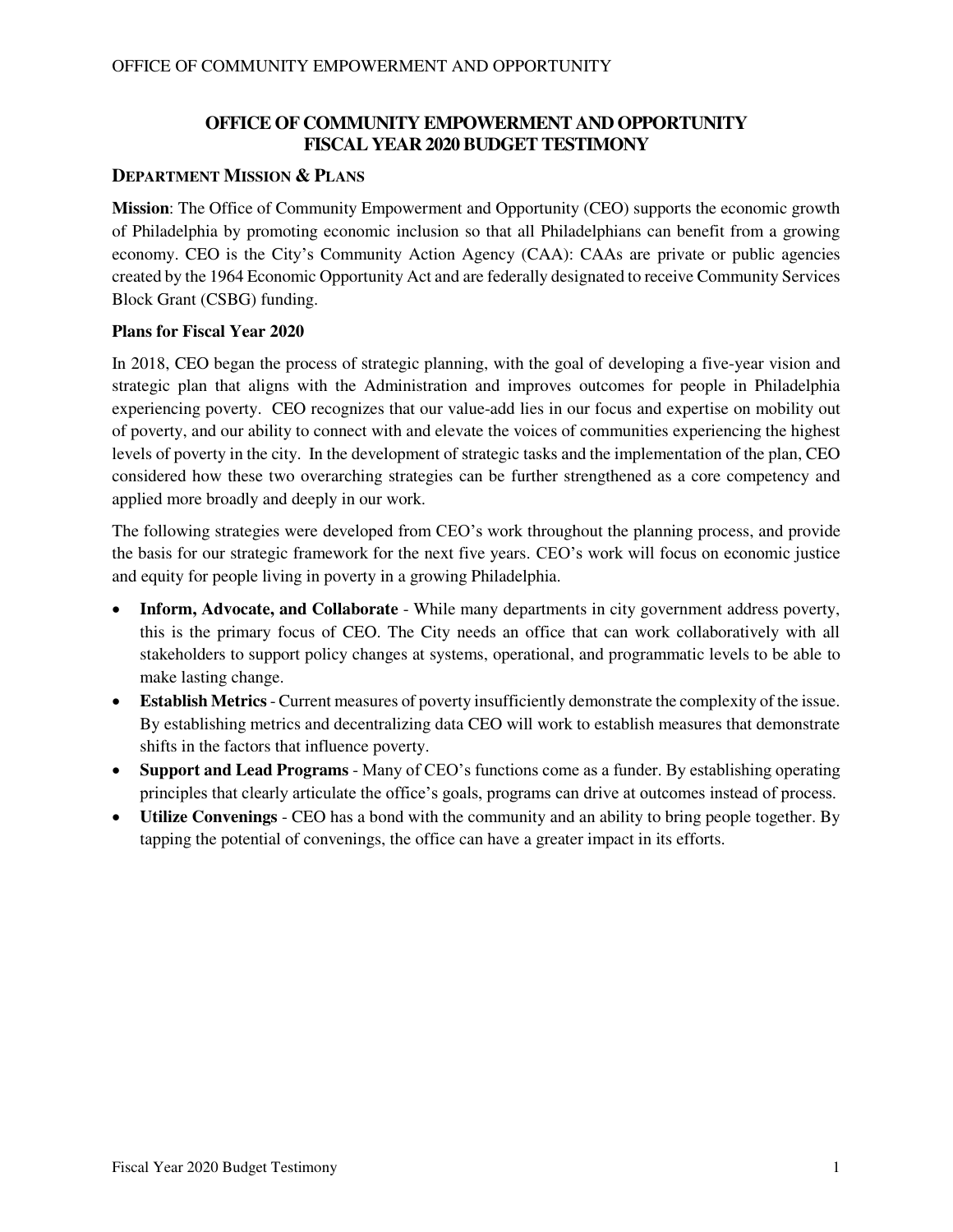| <b>Staff Demographics Summary (as of November 2018): All Funds</b> |                |           |          |          |  |  |  |
|--------------------------------------------------------------------|----------------|-----------|----------|----------|--|--|--|
|                                                                    | Total          | Minority  | White    | Female   |  |  |  |
| Number of Full-Time Staff                                          | 26             | 19        |          | 17       |  |  |  |
| Number of Exempt Staff                                             | 26             | 19        |          | 17       |  |  |  |
| Number of Executive Staff                                          | $\overline{c}$ | 2         | $\theta$ |          |  |  |  |
| (deputy level and above)                                           |                |           |          |          |  |  |  |
| Average Salary, Full-Time Staff                                    | \$61,434       | \$64,863  | \$52,126 | \$57,365 |  |  |  |
| Average Salary, Exempt Staff                                       | \$61,434       | \$64,863  | \$52,126 | \$57,365 |  |  |  |
| Average Salary, Executive Staff                                    | \$111,950      | \$111,950 | N/A      | \$90,000 |  |  |  |
| Median Salary, Full-Time Staff                                     | \$56,650       | \$56,650  | \$48,000 | \$48,000 |  |  |  |
| Median Salary, Exempt Staff                                        | \$56,650       | \$56,650  | \$48,000 | \$48,000 |  |  |  |
| Median Salary, Executive Staff                                     | \$111,950      | \$111,950 | N/A      | \$90,000 |  |  |  |

# **BUDGET SUMMARY & OTHER BUDGET DRIVERS**

| <b>Employment Levels (as of November 2018): All Funds</b>  |                              |                                                     |  |  |  |  |
|------------------------------------------------------------|------------------------------|-----------------------------------------------------|--|--|--|--|
|                                                            | <b>Budgeted</b><br>$in$ FY19 | Filled as of the<br><b>Increment Run</b><br>(11/18) |  |  |  |  |
| Number of Full-Time Positions                              | 36                           | 26                                                  |  |  |  |  |
| Number of Exempt Positions                                 | 36                           | 26                                                  |  |  |  |  |
| Number of Executive Positions (deputy level)<br>and above) | 3                            | $\mathcal{D}$                                       |  |  |  |  |
| Average Salary of All Full-Time Positions                  | \$61,848                     | \$61,434                                            |  |  |  |  |
| Median Salary of All Full-Time Positions                   | \$56,650                     | \$56,650                                            |  |  |  |  |

| <b>General Fund Financial Summary by Class</b> |                |                    |                |                    |                |                  |  |  |
|------------------------------------------------|----------------|--------------------|----------------|--------------------|----------------|------------------|--|--|
|                                                | FY18 Original  | FY18 Actual        | FY19 Original  | FY19 Estimated     | FY20 Proposed  | Difference:      |  |  |
|                                                | Appropriations | <b>Obligations</b> | Appropriations | <b>Obligations</b> | Appropriations | <b>FY20-FY19</b> |  |  |
| Class 100 - Employee Compensation              | \$230,000      | \$233,263          | 90,000         | \$90,000           | \$90,000       |                  |  |  |
| Class 200 - Purchase of Services               | \$1,445,000    | \$1,913,500        |                | \$0                |                | -\$0             |  |  |
|                                                | \$1,675,000    | \$2,146,763        | \$90,000       | \$90,000           | \$90,000       | \$0              |  |  |

| <b>Grants Revenue Fund Financial Summary by Class</b> |                |                    |                |                    |                |                  |  |  |
|-------------------------------------------------------|----------------|--------------------|----------------|--------------------|----------------|------------------|--|--|
|                                                       | FY18 Original  | FY18 Actual        | FY19 Original  | FY19 Estimated     | FY20 Proposed  | Difference:      |  |  |
|                                                       | Appropriations | <b>Obligations</b> | Appropriations | <b>Obligations</b> | Appropriations | <b>FY20-FY19</b> |  |  |
| Class 100 - Employee Compensation                     | \$3,126,677    | \$2,132,285        | \$2,828,464    | \$2,395,118        | \$3,113,655    | \$718,537        |  |  |
| Class 200 - Purchase of Services                      | \$16,486,379   | \$10,539,576       | \$15,646,220   | \$11,905,410       | \$15,477,033   | \$3,571,623      |  |  |
| Class $300/400$ - Materials, Supplies & Equipment     | \$64,463       | \$71,073           | \$70,540       | \$50.132           | \$65,172       | \$15,040         |  |  |
|                                                       | \$19,677,519   | \$12,742,934       | \$18,545,224   | \$14,350,660       | \$18,655,860   | \$4,305,200      |  |  |

| <b>Contracts Summary (Professional Services only)</b> |             |             |             |             |             |                    |  |
|-------------------------------------------------------|-------------|-------------|-------------|-------------|-------------|--------------------|--|
|                                                       | <b>FY14</b> | <b>FY15</b> | <b>FY16</b> | <b>FY17</b> | <b>FY18</b> | FY19 YTD           |  |
|                                                       |             |             |             |             |             | (01 & 02)          |  |
| Total amount of contracts                             | \$72,045    | \$130,643   | \$140.319   | \$114,455   | \$271.788   | \$74,130           |  |
| Total amount to M/W/DSBE                              | \$50,000    | \$71,072    | \$64,000    | \$49,798    | \$140,000   | \$6,250            |  |
| Participation Rate                                    | 69%         | 54%         | 46%         | 44%         | 52%         | $8\%$ <sup>1</sup> |  |

<sup>1</sup> The FY19 YTD Participation Rate is uncharacteristically low, due to the timing of conformed contracts. The department anticipates ending the year around 44% if a pending *contract is conformed by the end of June.*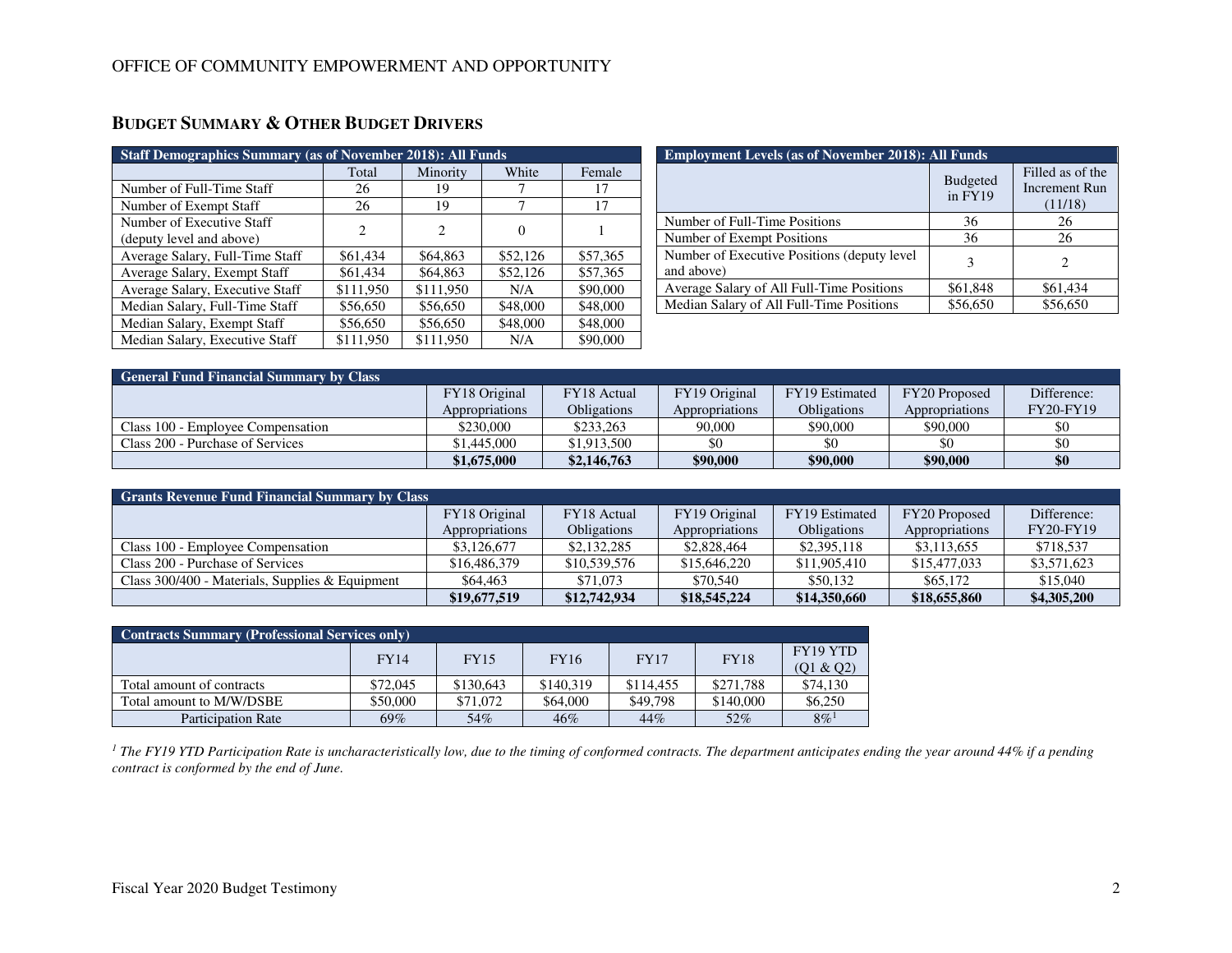| Total M/W/DSBE Contract Participation Goal (Public Works; Services,<br>Supplies & Equipment; and Professional Services combined) |  |  |  |  |  |  |
|----------------------------------------------------------------------------------------------------------------------------------|--|--|--|--|--|--|
| <b>FY19</b><br>FY20<br><b>FY18</b>                                                                                               |  |  |  |  |  |  |
| M/W/DSBE Contract Participation Goal<br>50%<br>50%<br>50%                                                                        |  |  |  |  |  |  |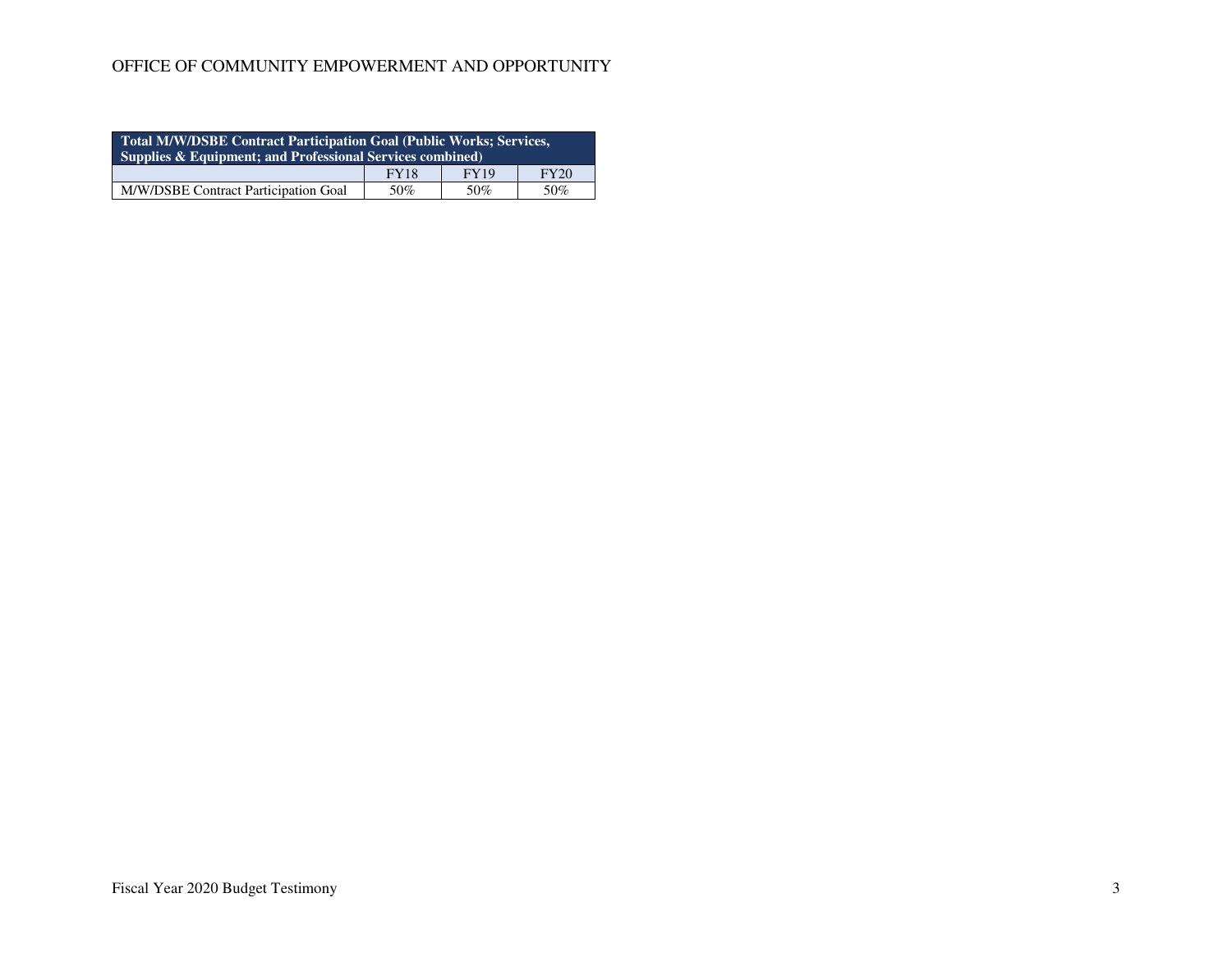## **PROPOSED BUDGET OVERVIEW**

#### **Proposed Funding Request**:

The proposed Fiscal Year 2020 **General Fund** budget totals \$90,000, level with Fiscal Year 2019 estimated obligation levels.

The proposed budget includes:

• \$90,000 in Class 100, level with FY19.

The proposed Fiscal Year 2020 **Grants Revenue Fund** budget totals \$18,655,860, an increase of \$4,305,200 over Fiscal Year 2019 estimated obligation levels. This increase is due to larger funding allocations awarded to CEO from grantors.

The proposed budget includes:

- \$3,113,655 in Class 100, an increase of \$718,537 over FY19. This funding will cover salaries and employee benefits.
- \$15,477,033 in Class 200, an increase of \$3,571,623 over FY19. This funding will support the department's contracts.
- \$65,172 in Class 300/400, an increase of \$15,040 over FY19.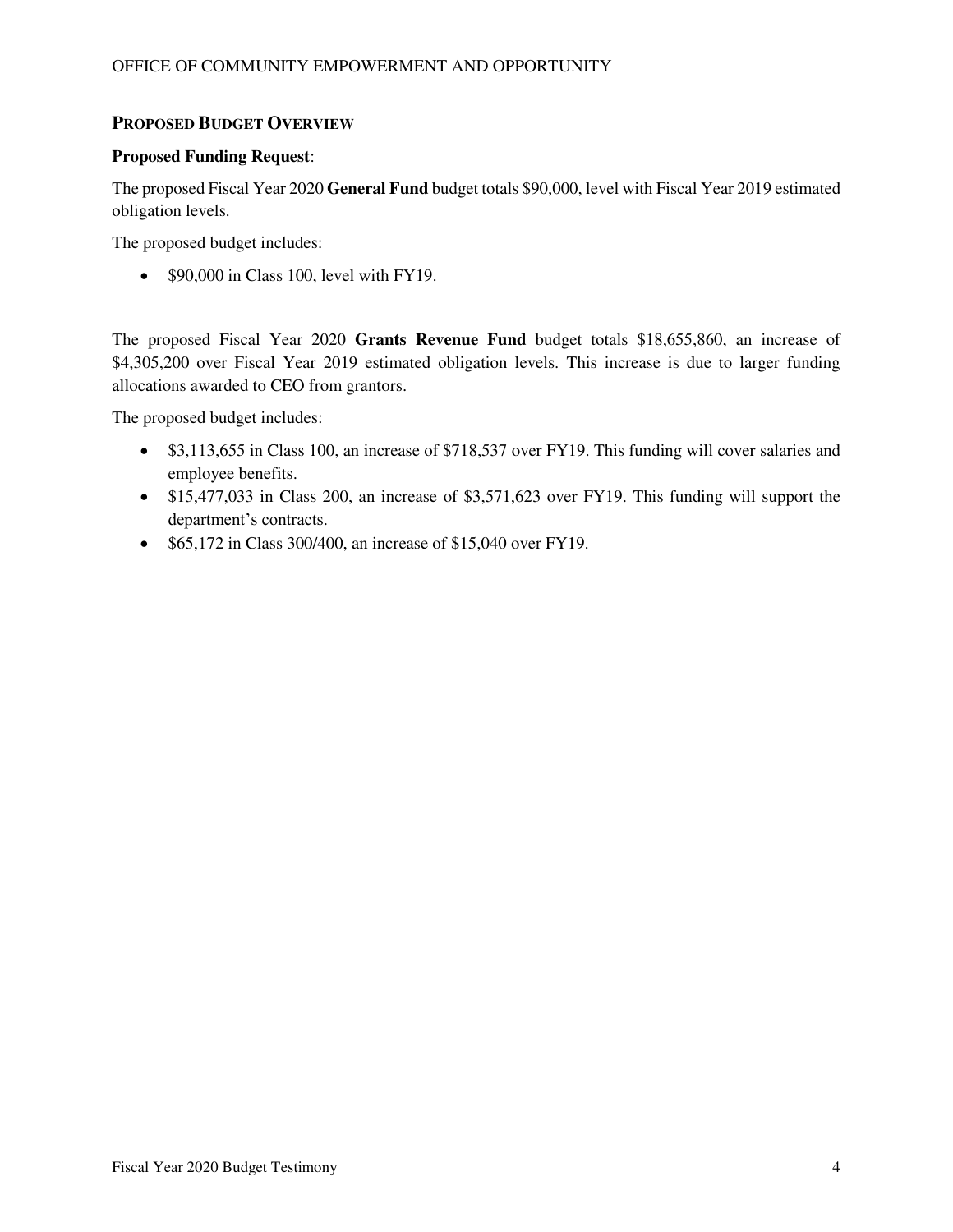## **STAFFING LEVELS**

The department is requesting 0 General Fund-budgeted positions for FY20, level with FY19. CEO's proposed \$90,000 in class 100 funds will support match requirements for grant-funded positions.

The department is requesting 34 Grants Revenue Fund-budgeted positions for FY20, a decrease of two positions from FY19. The decrease is attributed to the transfer of two staff positions to two other City Departments: the Managing Director's Office and the Office of Homeless Services.

## **NEW HIRES**

| New Hires (from 7/1/2018 to 11/25/18) |                                     |          |       |  |  |  |  |
|---------------------------------------|-------------------------------------|----------|-------|--|--|--|--|
|                                       | <b>Total Number</b><br>of New Hires | Gujarati | Hindi |  |  |  |  |
| Asian                                 |                                     |          |       |  |  |  |  |
| White                                 |                                     |          |       |  |  |  |  |
| Total                                 |                                     |          |       |  |  |  |  |

Since the increment run, CEO has hired one new employee who identifies as African American and speaks Portuguese Creole.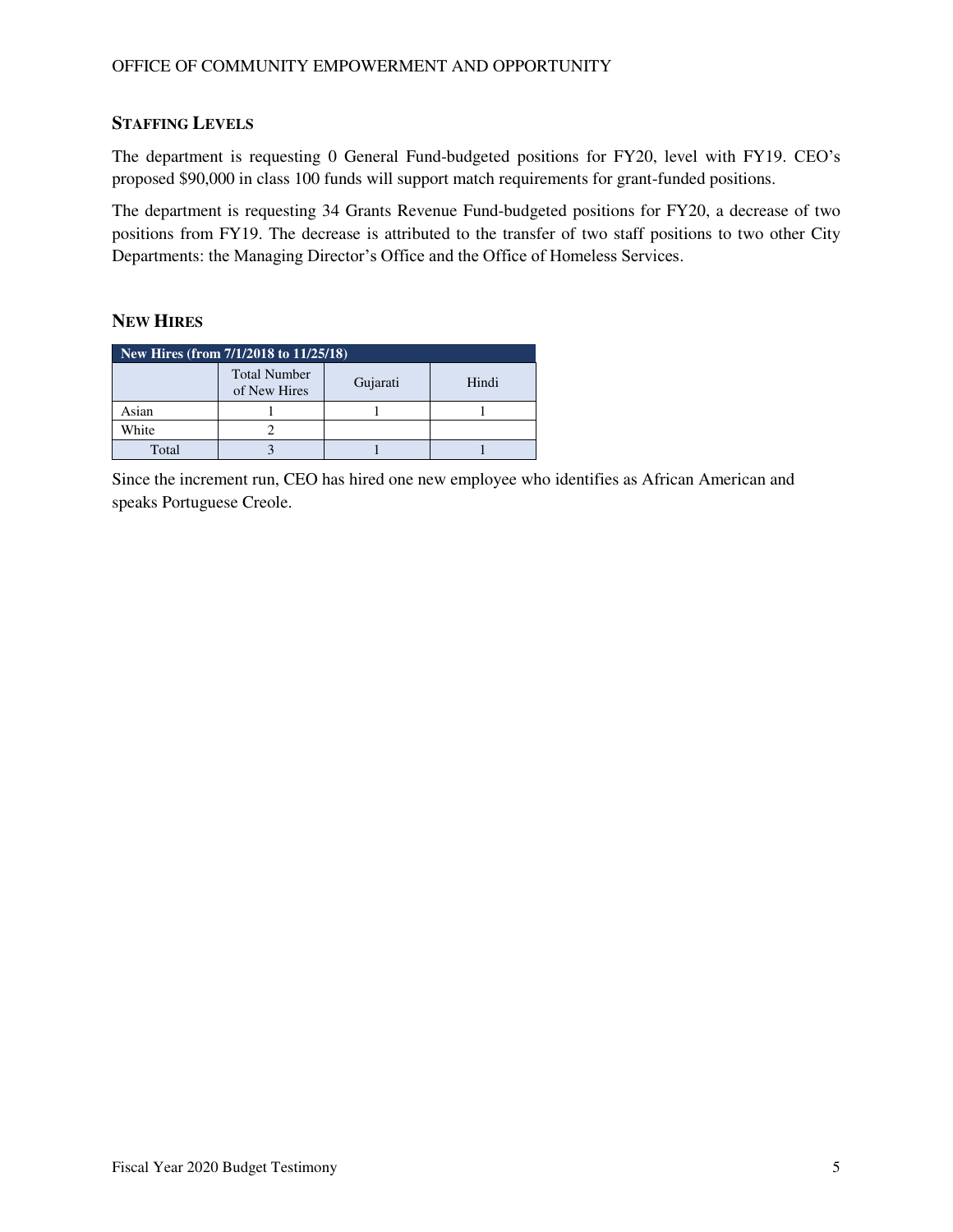# **PERFORMANCE, CHALLENGES, AND INITIATIVES**

| <b>FY20 Strategic Goals</b>                                                                                                    |                            |       |       |  |  |  |  |
|--------------------------------------------------------------------------------------------------------------------------------|----------------------------|-------|-------|--|--|--|--|
| Focus job creation and workforce development efforts on adults with the greatest barriers to employment.<br>$\bullet$          |                            |       |       |  |  |  |  |
| Expand access to public benefits and essential services.<br>$\bullet$                                                          |                            |       |       |  |  |  |  |
| Increase housing security.<br>٠                                                                                                |                            |       |       |  |  |  |  |
| Strengthen economic security and asset building.                                                                               |                            |       |       |  |  |  |  |
| <b>FY20 Performance Measures</b>                                                                                               |                            |       |       |  |  |  |  |
|                                                                                                                                | CY18                       | CY19  | CY20  |  |  |  |  |
|                                                                                                                                | Target<br>Target<br>Actual |       |       |  |  |  |  |
| Benefits Access: Number of households who enroll in benefits                                                                   | 3.712                      | 3,800 | 3,800 |  |  |  |  |
| \$2,500<br>\$2,500<br>Benefits Access: Average dollar value of benefits accessed per household <sup>1</sup><br>\$2,448         |                            |       |       |  |  |  |  |
| Financial Empowerment: Number of individuals who received one-on-one<br>325<br>325<br>318<br>financial counseling <sup>2</sup> |                            |       |       |  |  |  |  |
| <sup>1</sup> This is the average dollar value of each federal, state, and local benefit per household per vear                 |                            |       |       |  |  |  |  |

*<sup>1</sup>This is the average dollar value of each federal, state, and local benefit per household per year.* 

*<sup>2</sup>Financial Empowerment Centers (FECs) provide one-on-one financial counseling at no cost to the consumer. FEC counselors provide services such as credit repair, access to affordable and safe checking and savings accounts, home-ownership preparation, and retirement saving.*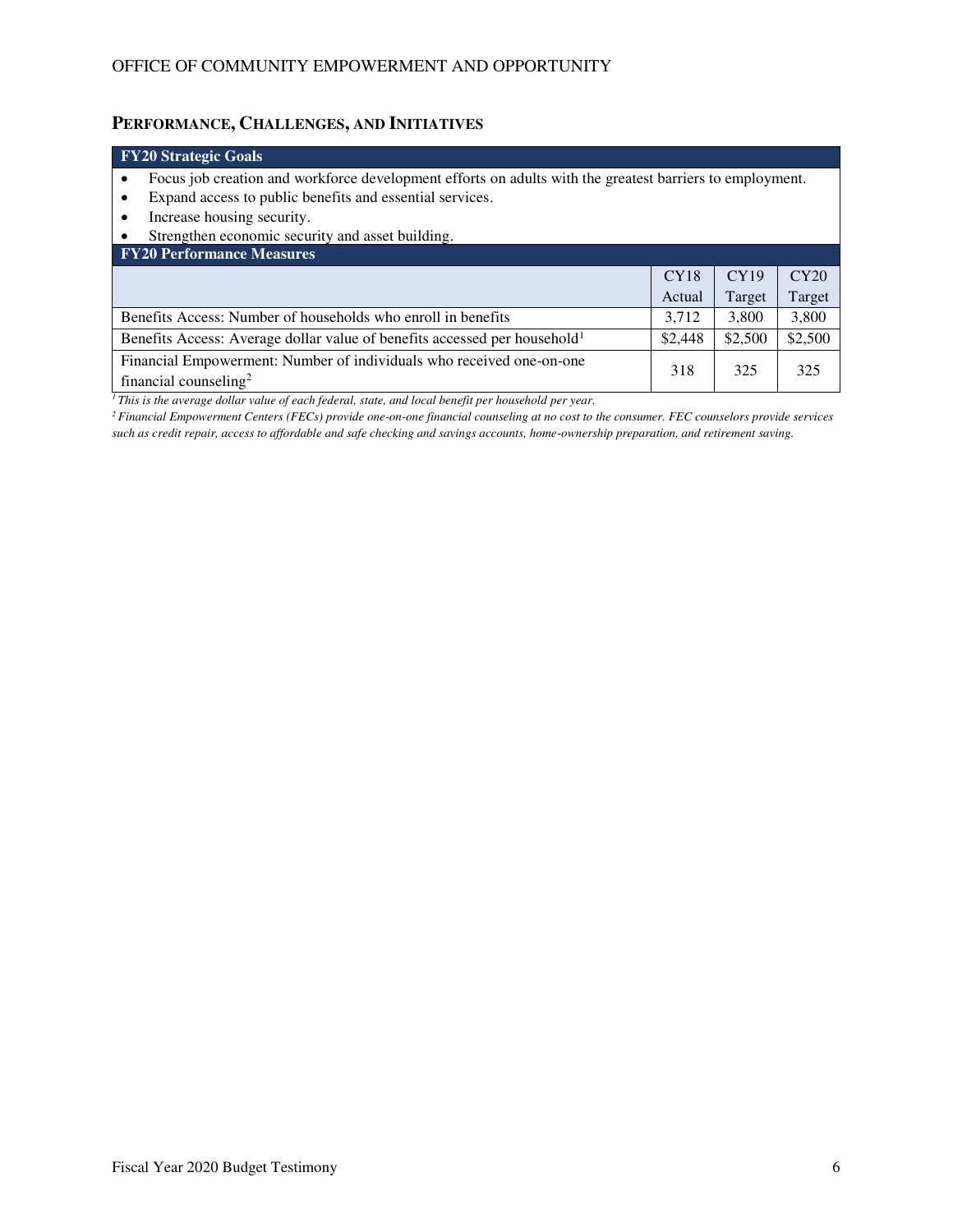## **OTHER BUDGETARY IMPACTS**

#### **Federal and State (Where Applicable)**

President Trump's budget proposal includes the elimination of programs critical to low-income families, including the Community Services Block Grant (CSBG), which helps fund CEO programs and services, and the Low-Income Home Energy Assistance Program (LIHEAP). The proposed budget would cut SNAP (food stamps), cut basic assistance for people with disabilities through Social Security Disability Insurance and Supplemental Security Income, and reduce supports to poor families with children through Temporary Assistance for Needy Families (TANF).

CEO is funded almost exclusively by CSBG dollars. Without these resources, CEO, and other Community Action Agencies, will not have sufficient funding to continue operating and may be forced to cut staff or shut down entirely. The magnitude in which these cuts would impact Philadelphia residents is astounding. Without the federal dollars that fund essential programs, hundreds of thousands of struggling families in Philadelphians would be adversely affected.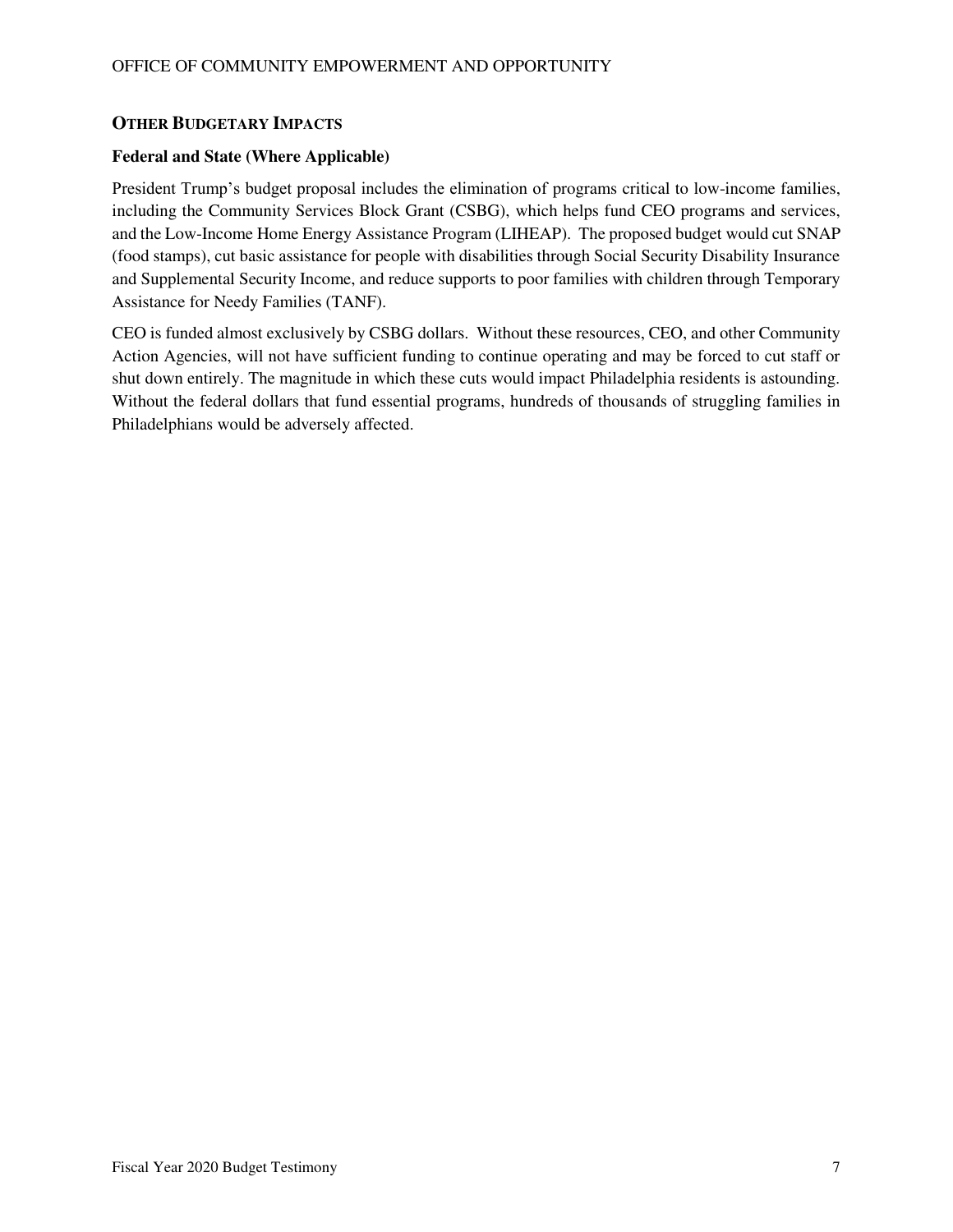## **CONTRACTING EXPERIENCE**

As of April 10, 2019, CEO does not have any conformed professional services contracts in FY19 with for-profit vendors over \$34,000. For FY19 to date, CEO has four conformed Miscellaneous Purchase Orders with for-profit vendors, \$34,000 or under.

| <b>Non-Profit Vendor Demographics</b> |              |            |  |  |  |  |
|---------------------------------------|--------------|------------|--|--|--|--|
| <b>Benefits Data Trust</b>            | Minority $%$ | Female $%$ |  |  |  |  |
| Workforce                             | 50%          | 66%        |  |  |  |  |
| Executive                             | 17%          | 58%        |  |  |  |  |
| Board                                 | $0\%$        | 20%        |  |  |  |  |
| Center for Employment Opportunities.  | Minority $%$ | Female $%$ |  |  |  |  |
| Workforce                             | 70%          | 50%        |  |  |  |  |
| Executive                             | 43%          | 57%        |  |  |  |  |
| Board                                 | 33%          | 58%        |  |  |  |  |
| <b>First Step Staffing</b>            | Minority %   | Female %   |  |  |  |  |
| Workforce                             | 75%          | 83%        |  |  |  |  |
| Executive                             | 50%          | $0\%$      |  |  |  |  |
| Board                                 | 17%          | 17%        |  |  |  |  |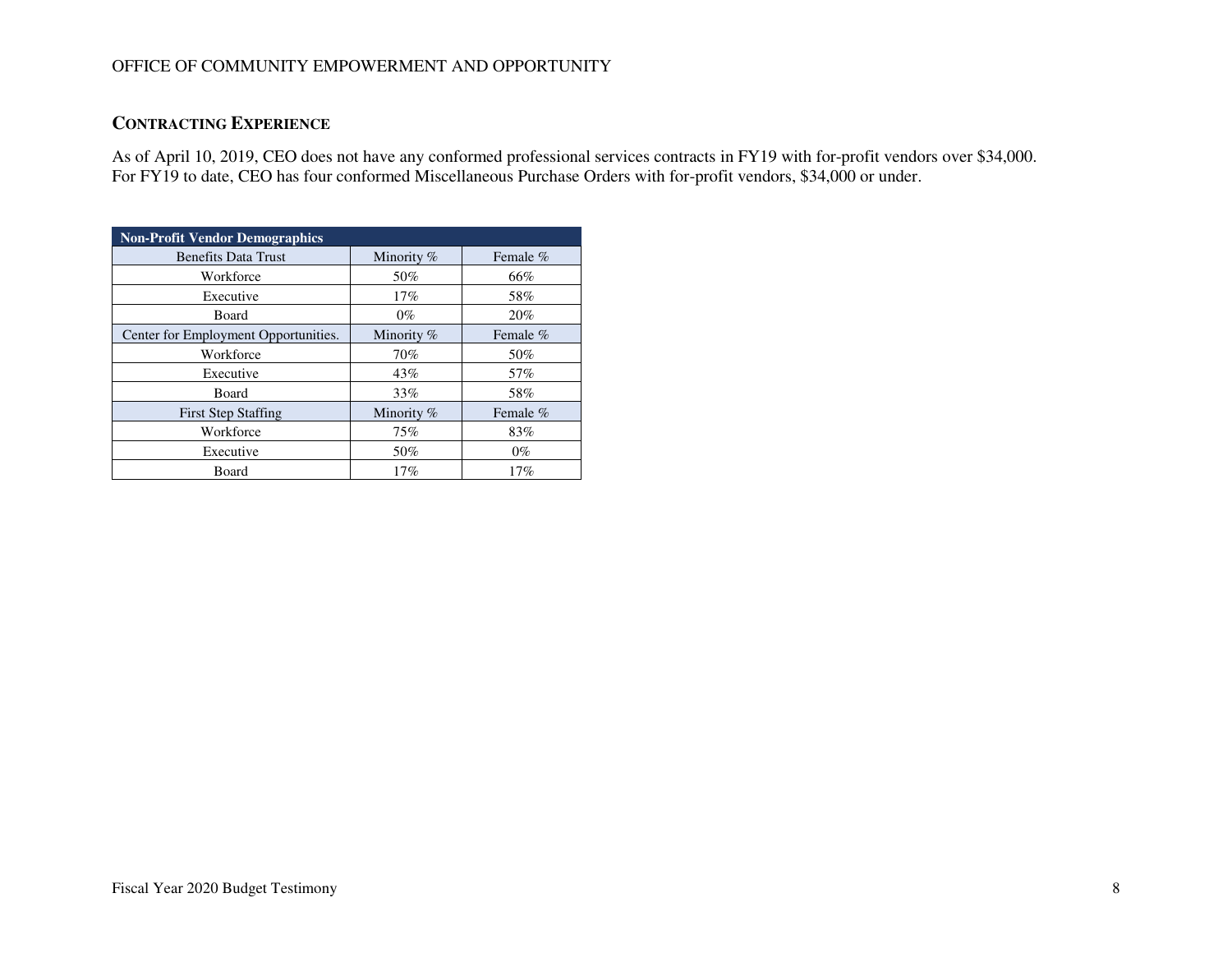# **EMPLOYEE DATA**

| <b>Staff Demographics (as of November 2018)</b> |                |                  |                        |                  |                  |
|-------------------------------------------------|----------------|------------------|------------------------|------------------|------------------|
| <b>Full-Time Staff</b>                          |                |                  | <b>Executive Staff</b> |                  |                  |
|                                                 | Male           | Female           |                        | Male             | Female           |
|                                                 | African-       | African-         |                        | African-         | African-         |
|                                                 | American       | American         |                        | American         | American         |
| Total                                           | 5              | 10               | Total                  | 1                | 1                |
| % of Total                                      | 19%            | 38%              | % of Total             | 50%              | 50%              |
| Average Salary                                  | \$80,933       | \$62,648         | Average Salary         | \$133,900        | \$90,000         |
| <b>Median Salary</b>                            | \$72,491       | \$56,043         | Median Salary          | \$133,900        | \$90,000         |
|                                                 | White          | White            |                        | White            | White            |
| Total                                           | $\overline{c}$ | 5                | Total                  | $\theta$         | $\mathbf{0}$     |
| % of Total                                      | $8\%$          | 19%              | % of Total             | $0\%$            | $0\%$            |
| Average Salary                                  | \$56,050       | \$50,577         | Average Salary         | \$0              | \$0              |
| <b>Median Salary</b>                            | \$56,050       | \$48,000         | <b>Median Salary</b>   | \$0              | \$0              |
|                                                 | Hispanic       | Hispanic         |                        | Hispanic         | Hispanic         |
| Total                                           | 1              | 2                | Total                  | $\theta$         | $\theta$         |
| % of Total                                      | 4%             | 8%               | % of Total             | $0\%$            | $0\%$            |
| Average Salary                                  | \$45,308       | \$47,972         | Average Salary         | \$0              | \$0              |
| <b>Median Salary</b>                            | \$45,308       | \$47,972         | <b>Median Salary</b>   | \$0              | \$0              |
|                                                 | Asian          | Asian            | Asian                  |                  | Asian            |
| Total                                           | 1              | $\boldsymbol{0}$ | Total                  | $\boldsymbol{0}$ | $\boldsymbol{0}$ |
| % of Total                                      | 4%             | $0\%$            | % of Total             | $0\%$            | $0\%$            |
| Average Salary                                  | \$60,000       | \$0              | Average Salary         | \$0              | \$0              |
| Median Salary                                   | \$60,000       | \$0              | Median Salary          | \$0              | \$0              |
|                                                 | Other          | Other            |                        | Other            | Other            |
| Total                                           | $\mathbf{0}$   | $\mathbf{0}$     | Total                  | $\Omega$         | $\theta$         |
| % of Total                                      | $0\%$          | $0\%$            | % of Total             | $0\%$            | $0\%$            |
| Average Salary                                  | \$0            | \$0              | Average Salary         | \$0              | \$0              |
| <b>Median Salary</b>                            | \$0            | \$0              | <b>Median Salary</b>   | \$0              | \$0              |
|                                                 | Bilingual      | Bilingual        |                        | <b>Bilingual</b> | Bilingual        |
| Total                                           | $\overline{c}$ | 3                | Total                  | $\boldsymbol{0}$ | $\boldsymbol{0}$ |
| % of Total                                      | $8\%$          | 12%              | % of Total             | $0\%$            | $0\%$            |
| Average Salary                                  | \$52,654       | \$61,165         | Average Salary         | \$0              | \$0              |
| Median Salary                                   | \$52,654       | \$47,972         | Median Salary          | \$0              | \$0              |
|                                                 | Male           | Female           |                        | Male             | Female           |
| Total                                           | 9              | 17               | Total                  | 1                | 1                |
| % of Total                                      | 35%            | 65%              | % of Total             | 50%              | $50\%$           |
| Average Salary                                  | \$69,119       | \$57,365         | Average Salary         | \$133,900        | \$90,000         |
| <b>Median Salary</b>                            | \$64,375       | \$48,000         | <b>Median Salary</b>   | \$133,900        | \$90,000         |